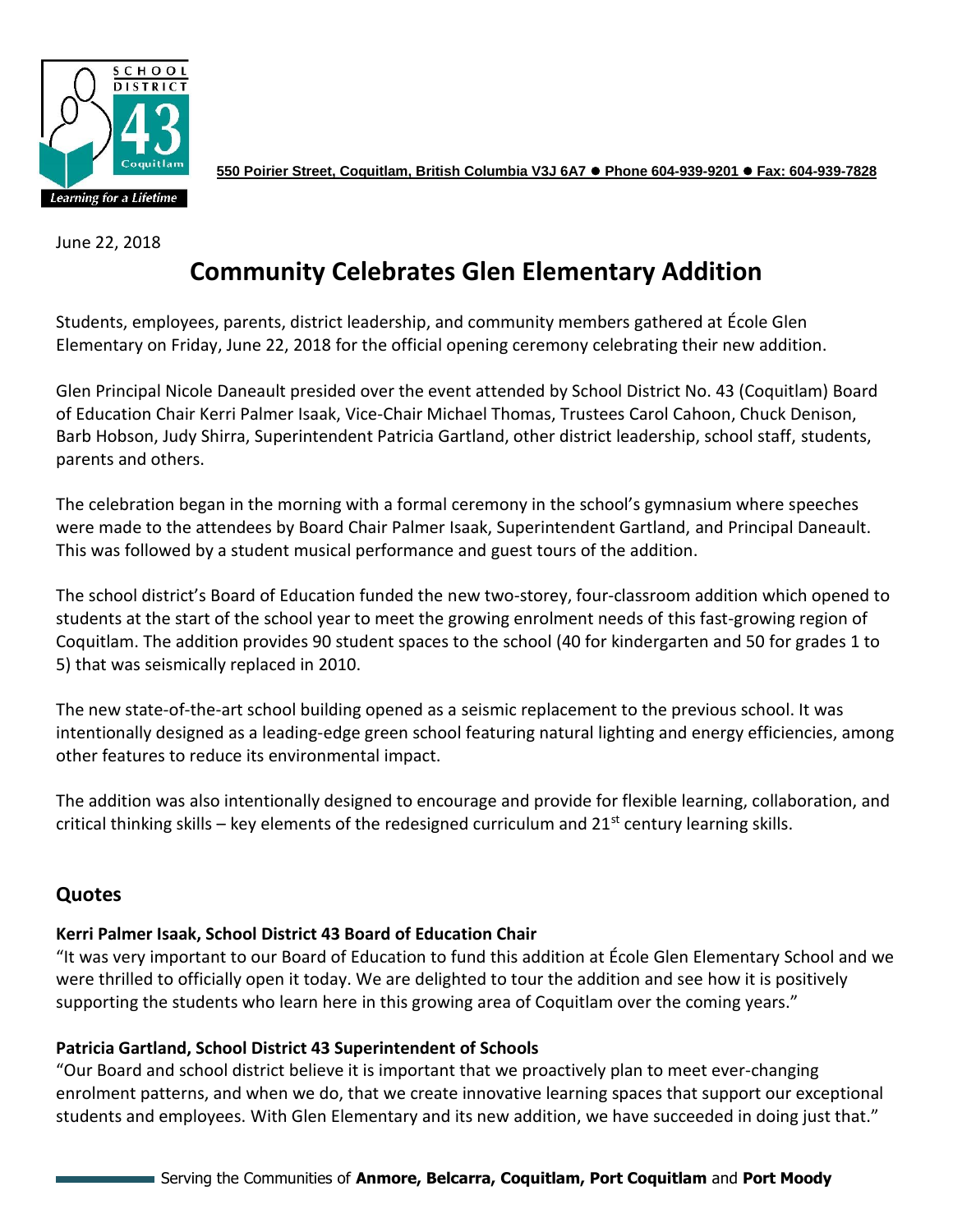### **Event Pictures**